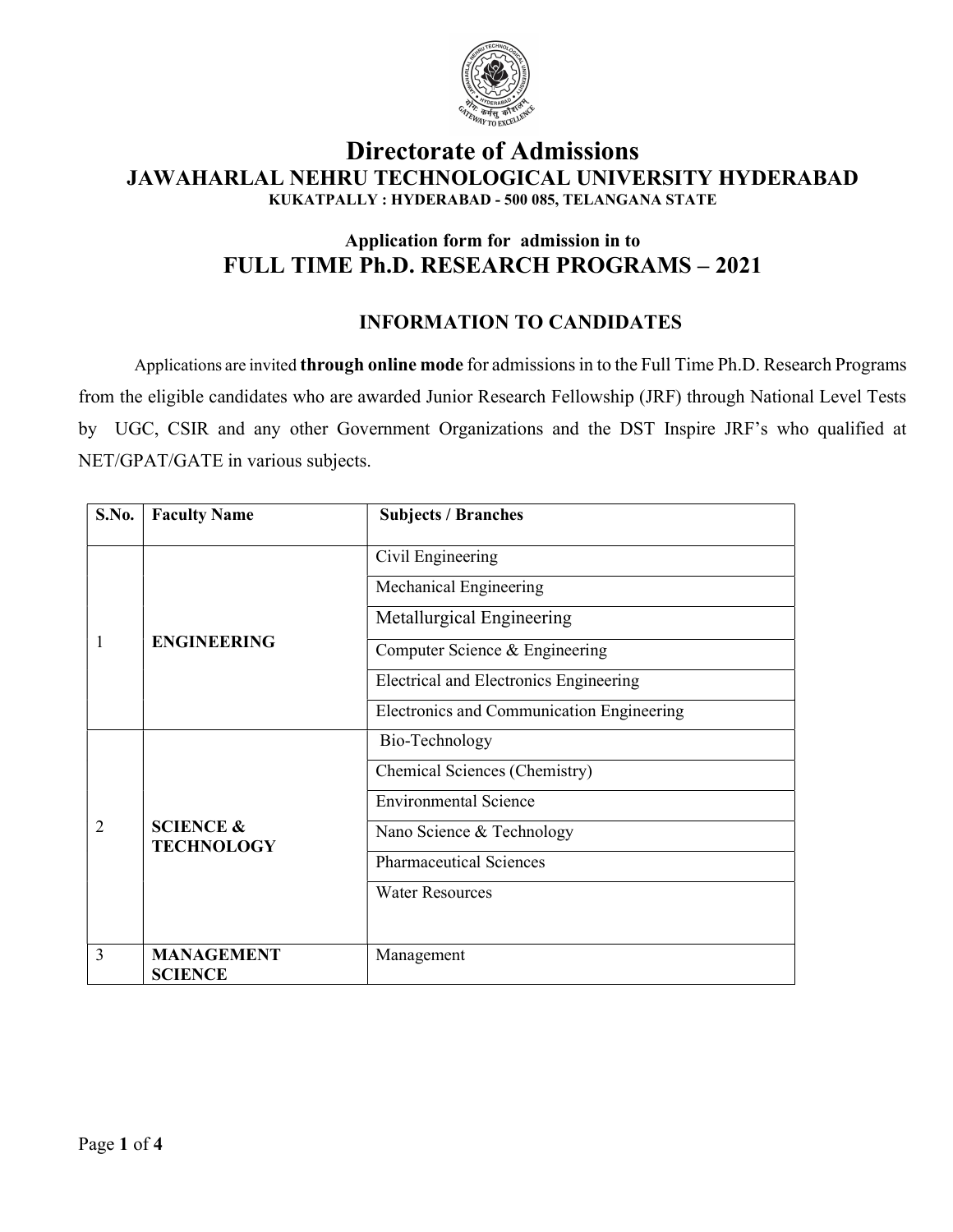### ELIGIBILITY: For Ph.D Program

| <b>SI.N</b><br>0. | <b>Faculty Name</b>                       | <b>Eligibility Criteria</b>                                                                                                                |
|-------------------|-------------------------------------------|--------------------------------------------------------------------------------------------------------------------------------------------|
|                   | <b>ENGINEERING</b>                        | B.Tech. and M.Tech. in appropriate / relevant branch of<br>Engineering.                                                                    |
|                   | <b>SCIENCE &amp;</b><br><b>TECHNOLOGY</b> | M.Sc. or M.Sc. (Tech.) in appropriate / relevant field of Science<br>& Technology.<br>For Pharmacy: B.Pharmacy and M.Pharmacy or Pharma.D. |
| 3                 | <b>MANAGEMENT</b><br><b>SCIENCE</b>       | Master of Business Administration (MBA)                                                                                                    |

Note: Candidates must have Post Graduate Degree in concerned discipline with a minimum of 55 % of marks in aggregate in the qualifying exam as per above eligibility. For SC / ST / BC/PH candidates the aggregate shall be 50% as per UGC-2016 guidelines.

- Title of Research proposal : (Please upload a separate scan copy of research proposal)
- Name of the Organization from which JRF is awarded:
- Enclose copy of : i) JRF awarded letter (upload scan copy) ii) Qualified Certificate of NET/GPAT/GATE if any (upload scan copy)

• The allotment of supervisor is done by concerned authorities as per UGC and JNTUH norms. Candidate's suggestion may or may not be considered.

• MODE OF SELECTION: Based on the performance in the interview conducted by JNTUH including the weightage of research publications and PPT presentation of the proposed research work.

Candidates who are eligible for interview are required to attend the interview at JNTUH, Hyderabad at their own cost. The list of eligible candidates and date & time of interview will be displayed on JNTUH website **www.jntuh.ac.in**. No separate intimation will be made in this matter.